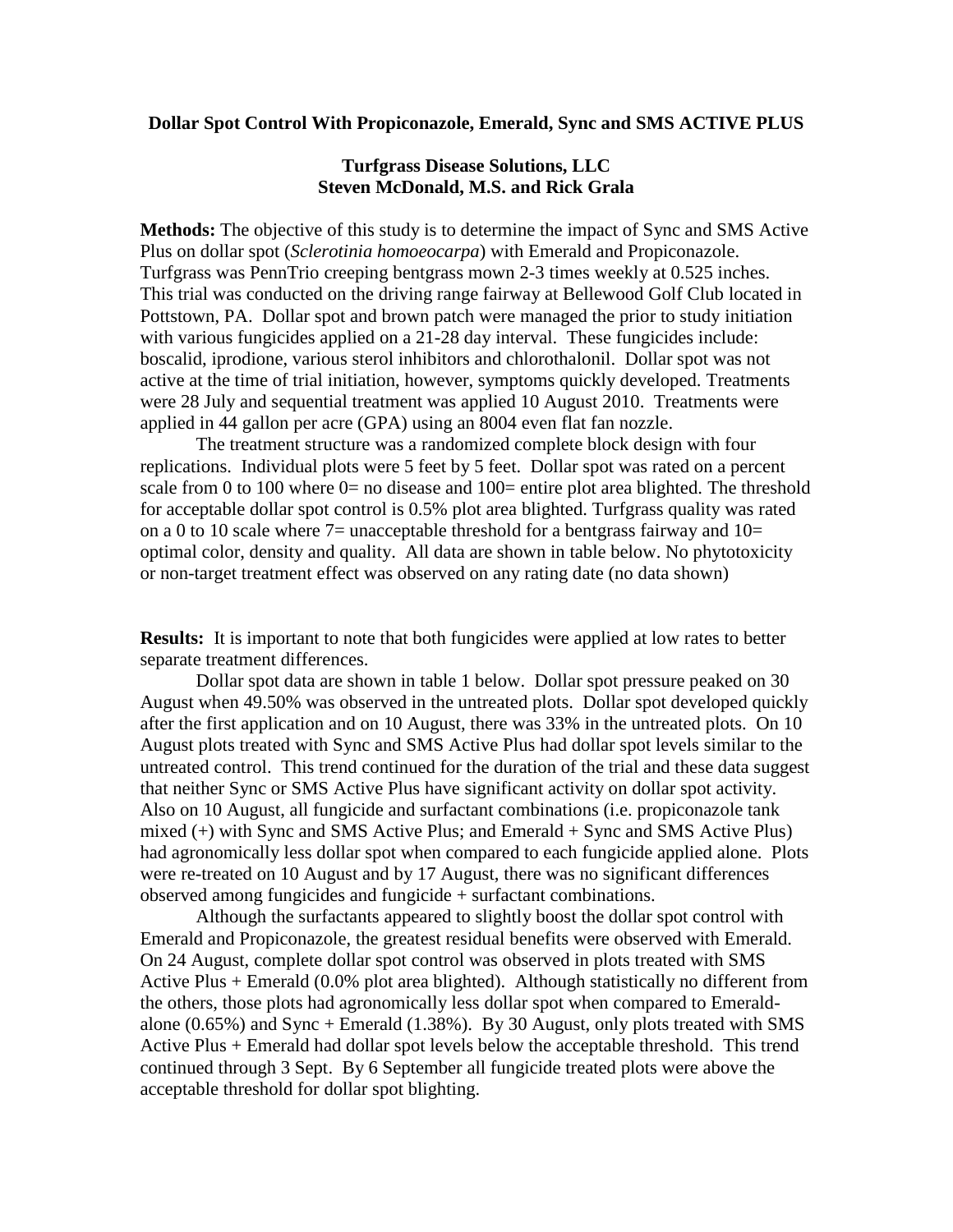Turfgrass quality data are shown in table 2. Generally treatments provided the best dollar spot control improved turfgrass quality. No phyto was observed on any rating date.

**Discussion**: These data indicate that both SMS Active Plus and Sync have the potential to boost dollar spot control-both short term and long term with two acropetal moving fungicides. The greatest differences with propiconazole were observed early in the trial (10 August) when pressure was low, however, once pressure increased these differences were not as clear and could be due to the low rate of propiconazole or lack of residual control from this active ingredient when applied alone. Although the differences were not statistical, they are agronomically important. The residual differences were observed with Emerald.

It is absolutely critical to evaluate this fungicides and surfactants combinations again in a real world scenario. It may also be prudent to evaluate other fungicide active ingredients and other diseases with these surfactants to better understand their interactions. It may also be prudent to evaluate tank mixtures with the surfactants for residual control. Many superintendents generally spray tank mixtures of fungicides (for example: propiconazole + chlorothalonil) and not just propiconazole, hence understanding the impact of these surfactants would be critical.

**-**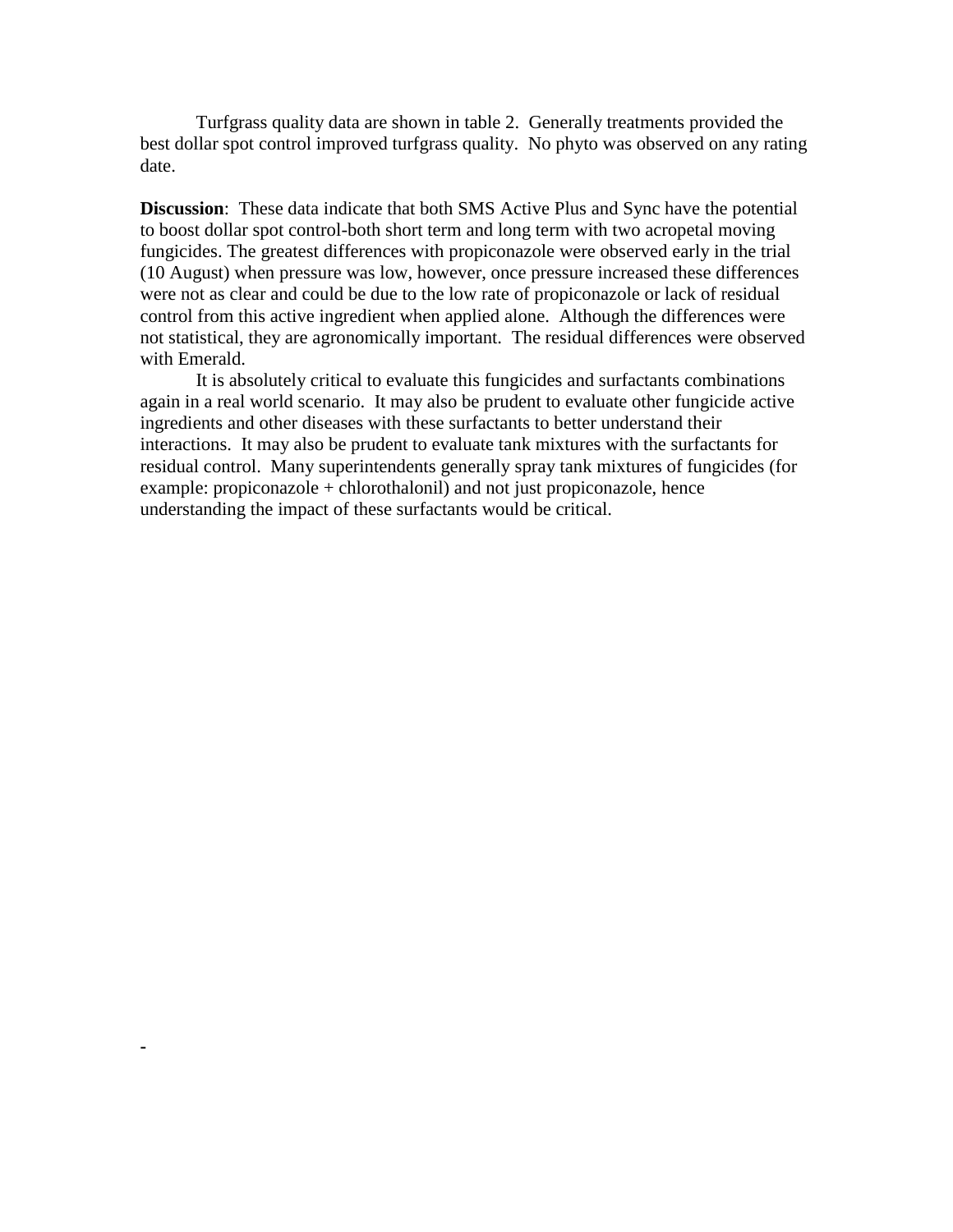| Tabic 1. Terent gonar spot as inhaenced by Tropiconazoic, Emeraig, byne and Sivis ACTI (ETLOS. FA, 2010. |                                                             |                     |                   |                    |             |                   |                   |                   |                   |
|----------------------------------------------------------------------------------------------------------|-------------------------------------------------------------|---------------------|-------------------|--------------------|-------------|-------------------|-------------------|-------------------|-------------------|
| <b>Rating Date</b>                                                                                       |                                                             | Aug- $10$           | Aug- $17$         |                    | Aug- $30$   | $Sep-3$           | $Sep-6$           | $Sep-10$          | $Sep-17$          |
| <b>Rating Type</b>                                                                                       | Aug-24<br>% plot area blighted by Dollar Spot <sup>**</sup> |                     |                   |                    |             |                   |                   |                   |                   |
| Days After First/Last Applic.                                                                            |                                                             | 13<br>13            | 20<br>7           | 27<br>14           | 33<br>20    | 37<br>24          | 27<br>40          | 31<br>44          | 38<br>51          |
| Trt Treatment*                                                                                           | Rate                                                        |                     |                   |                    |             |                   |                   |                   |                   |
| Name<br>No.                                                                                              | Unit                                                        |                     |                   |                    |             |                   |                   |                   |                   |
| 1 Untreated Control                                                                                      | $\overline{\phantom{a}}$                                    | 33.00 $a^{**}$      | 35.00a            | 37.50 a            | $40.25$ abc | 35.25a            | 30.25a            | 29.25a            | 29.00a            |
| 2 Sync                                                                                                   | $0.125\%$ v/v                                               | 3.75 bc             | 2.88 <sub>b</sub> | 7.55 b             | 13.75 cd    | 15.25 ab          | $16.50$ ab        | $15.00$ ab        | 14.75 ab          |
| Propiconazole                                                                                            | $0.5$ fl oz                                                 |                     |                   |                    |             |                   |                   |                   |                   |
| 3 -SMS Active Plus                                                                                       | $0.125\%$ v/v                                               | 2.50c               | 2.75 <sub>b</sub> | 12.50 <sub>b</sub> | 18.00 bcd   | $20.25$ ab        | $18.50$ ab        | $16.50$ ab        | 15.75 ab          |
| Propiconazole                                                                                            | $0.5$ fl oz                                                 |                     |                   |                    |             |                   |                   |                   |                   |
| 4 Sync                                                                                                   | $0.125\%$ v/v                                               | 3.00c               | 0.75 <sub>b</sub> | 1.38 <sub>b</sub>  | 2.25d       | 2.75 <sub>b</sub> | 2.93 <sub>b</sub> | 2.88 <sub>b</sub> | 2.88 <sub>b</sub> |
| Emerald                                                                                                  | $0.13 \text{ oz}$                                           |                     |                   |                    |             |                   |                   |                   |                   |
| 5 SMS Active Plus                                                                                        | $0.125\%$ v/v                                               | 2.63c               | 1.63 <sub>b</sub> | 0.00 <sub>b</sub>  | 0.25d       | 0.48 <sub>b</sub> | 1.03 <sub>b</sub> | 1.35 <sub>b</sub> | 1.35 <sub>b</sub> |
| Emerald                                                                                                  | $0.13 \text{ oz}$                                           |                     |                   |                    |             |                   |                   |                   |                   |
| 6 Propiconazole                                                                                          | $0.5$ fl oz                                                 | 5.50 <sub>bc</sub>  | 1.00 <sub>b</sub> | 1.50 <sub>b</sub>  | 2.25d       | $20.25$ ab        | 18.00 ab          | 17.50 ab          | 17.50 ab          |
| 7 Emerald                                                                                                | $0.13$ oz                                                   | 10.00 <sub>bc</sub> | 0.88 <sub>b</sub> | 0.65 b             | 0.63d       | 1.10 <sub>b</sub> | 1.95 <sub>b</sub> | 2.00 <sub>b</sub> | 2.00 <sub>b</sub> |
| 8 Sync                                                                                                   | $0.125\%$ v/v                                               | $21.25$ ab          | 37.50 a           | 40.50a             | 47.50 ab    | 39.25 a           | 37.25a            | 35.00 a           | 34.50 a           |
| 9 SMS Active Plus                                                                                        | $0.125\%$ v/v                                               | 30.75 a             | 36.50a            | 40.00 a            | 49.50 a     | 39.25 a           | 35.75 a           | 35.00a            | 30.75a            |
| Treatment Prob(F)                                                                                        |                                                             | 0.0001              | 0.0001            | 0.0001             | 0.0001      | 0.0001            | 0.0001            | 0.0001            | 0.0001            |

**Table 1. Percent dollar spot as influenced by Propiconazole, Emerald, Sync and SMS ACTIVE PLUS. PA, 2010.**

\* Treatments were applied on 28 July and 10 August 2010.

\*\* Percent plot area blighted by dollar spot was rated on a 0 to 100 scale where 0= no disease and 100= entire plot area blighted.

\*\*\* Means followed by same letter do not significantly differ (P=.05, Tukey's HSD).